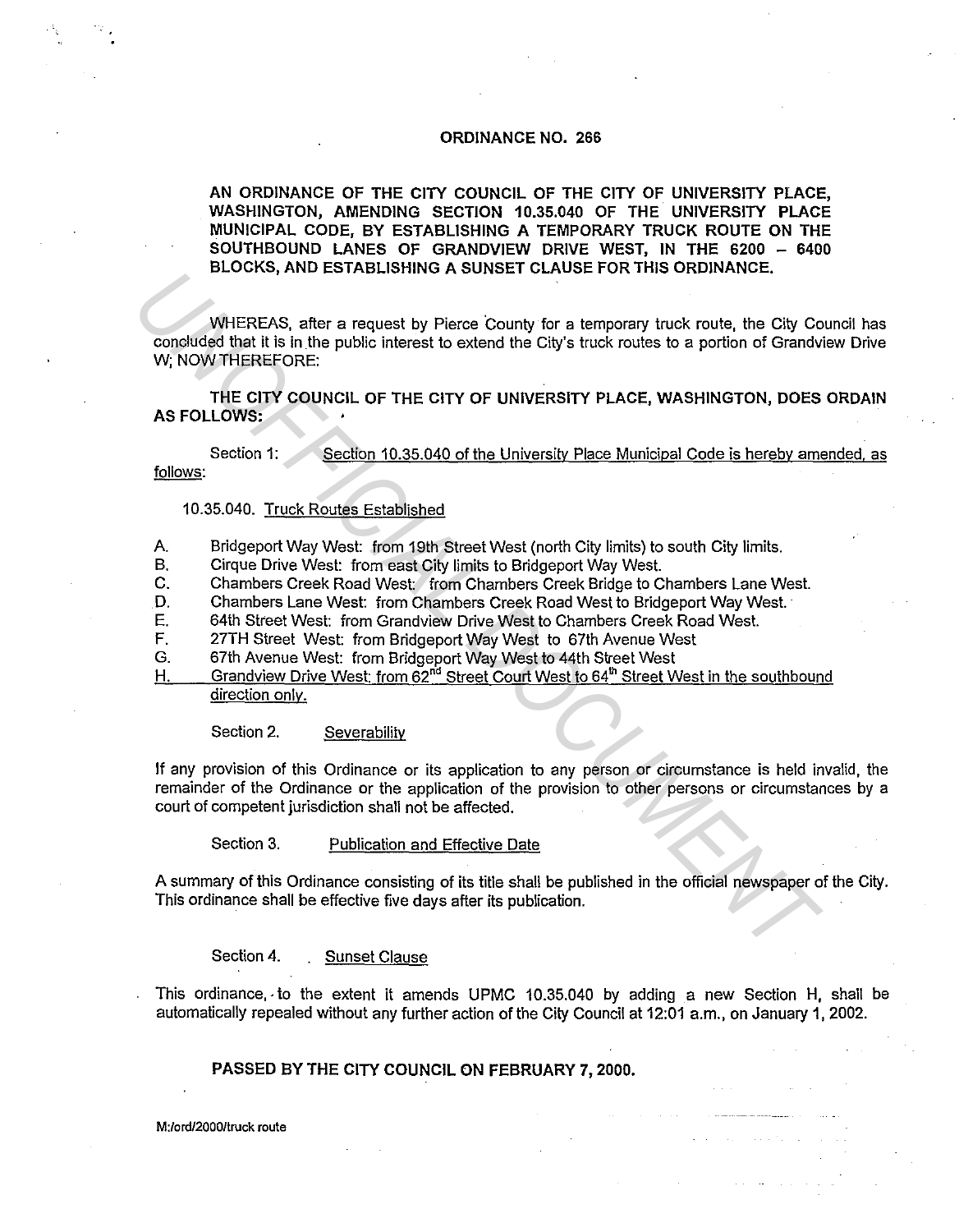Lorna Smith, Mayor

ATTEST:

*UNOFFICIAL DOCUMENT*

2/11/00 2/16/00

M:/ord/2000/truck route